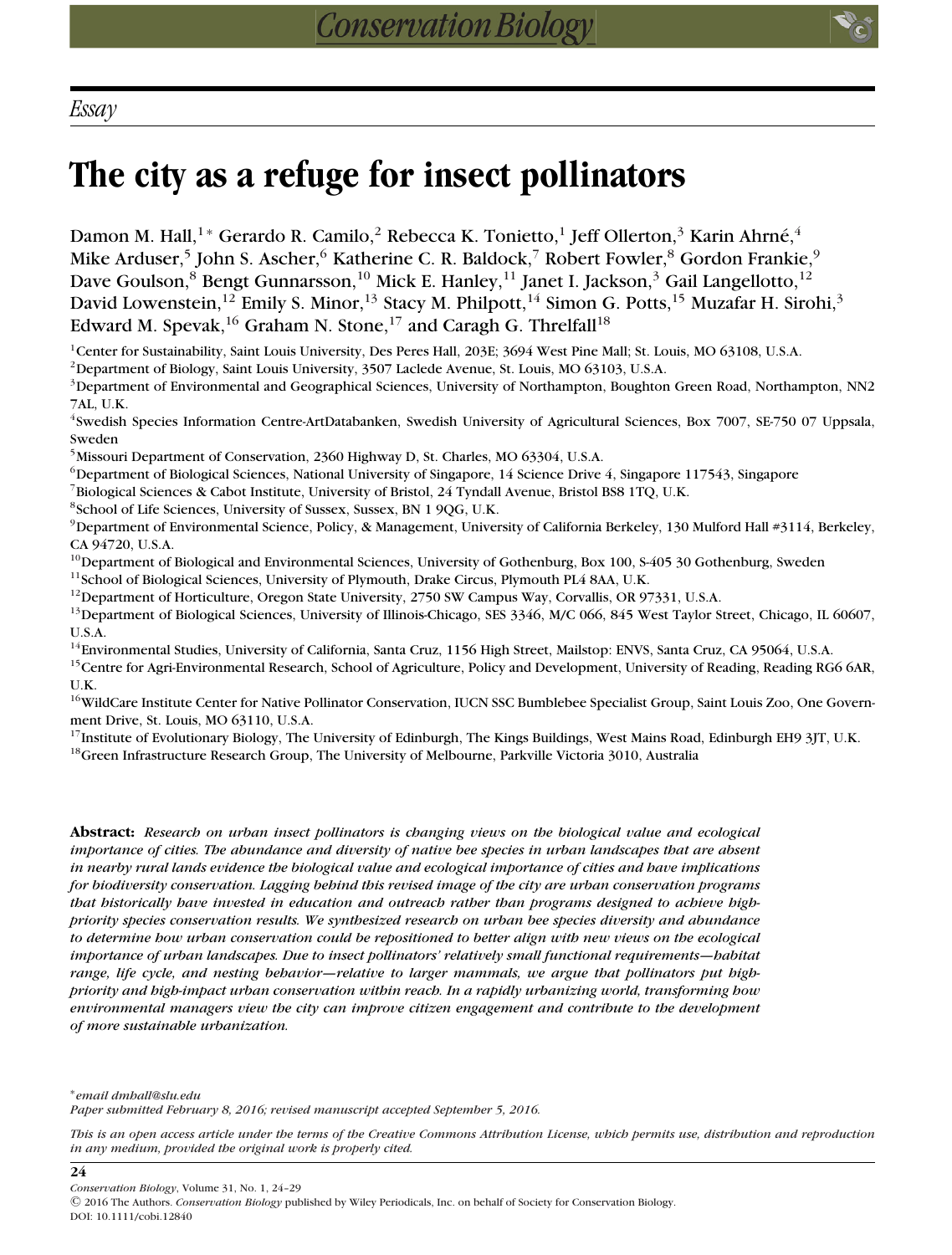## La Ciudad como Refugio para Insectos Polinizadores

**Resumen:** *Las investigaciones sobre los insectos polinizadores urbanos estan cambiando las percepciones ´*  $sobre$  *el valor biológico y la importancia ecológica de las ciudades. La abundancia y la diversidad de las especies nativas de abejas en los paisajes urbanos, que ademas est ´ an ausentes en los terrenos rurales ´ cercanos, evidencian el valor biologico y la importancia ecol ´ ogica de las ciudades y tienen implicaciones ´ para la conservacion de la biodiversidad. A paso lento detr ´ as de esta imagen revisada de las ciudades est ´ an´ los programas de conservacion urbana que hist ´ oricamente han invertido en la educaci ´ on y el alcance en ´ lugar de los programar disenados para adquirir resultados de conservaci ˜ on para especies de prioridad alta. ´ Sintetizamos las investigaciones sobre la diversidad de especies de abejas urbanas y la abundancia para determinar como la conservaci ´ on urbana podr ´ ´ıa ser reposicionada para alinearse de mejor manera con las nuevas visiones sobre la importancia ecologica de los paisajes urbanos. Debido a los requerimientos ´ funcionales relativamente pequenos de los insectos polinizadores – extensi ˜ on del h ´ abitat, ciclo de vida, ´ comportamiento de anidamiento - en relacion con los mam ´ ´ıferos mas grandes, argumentamos que los ´ polinizadores colocan a la conservacion urbana de alta prioridad y alto impacto dentro de nuestro alcance. ´ En un mundo rapidamente urbanizado, transformar la forma en que los administradores ambientales ven a ´ las ciudades puede mejorar la participacion ciudadana y contribuir al desarrollo de una urbanizaci ´ on m ´ as ´ sustentable.*

Palabras Clave: ciencia de la sustentabilidad, comunicación, ecología urbana, financiamiento y filantropía, gobernanza, planeación de la conservación, políticas y leyes, servicios ambientales

Natural resource management (NRM) investments in urban conservation are largely aimed at connecting people to nature. Historically, urban conservation directives have sought to garner broad public support by funding outreach, recreation facilities, and education rather than high-priority conservation efforts (McCleery et al. 2014; USFWS 2015). Cities are primarily viewed in terms of their political value (where the voters are) rather than for their ecological value. The inherited historical view of the general public, that urban environments are biological deserts, seems reasonable because research has shown how sprawling urban development is responsible for high rates of species' extinctions (McKinney et al. 2003; Luck 2007; McKinney 2008) and how large-scale transformation of landscapes (Ehrlich & Holdren 1971; Pejchar et al. 2007) are associated with extensive and persistent losses of native species (Pickett et al. 1992; Hansen et al. 2005). However, urban ecology routinely necessitates reassessing established ideas in biophysical ecology (e.g., linear responses of biodiversity to habitat destruction [Collins et al. 2010; Ramalho & Hobbs 2012; Grove et al. 2015]), and advances in this field are transforming the ecological importance of cities.

Since 2006, research on wild bees in cities shows that diverse populations of bees live in urban landscapes. In the midst of a pollination crisis, where insect pollinator populations are experiencing significant declines (Jaffe et al. 2010; Pleasants & Oberhauser 2013; Goulson et al. 2015), studies of native bee richness and abundance indicate that diverse communities of wild bees persist in cities in many parts of the world such as Berlin, Germany (Saure et al. 1998); Birmingham, Bristol, Cardiff, Dundee, Edinburg, Glasgow, Hull, Leeds, Leicester, London, Northampton, Reading, Sheffield, Southampton, and Swindon in the United Kingdom (Goulson et al. 2008; Baldock et al. 2015; Sirohi et al. 2015); Melbourne, Australia (Threlfall et al. 2015); Guanacaste Province, Costa Rica (Frankie et al. 2013); Vancouver, Canada (Tommasi et al. 2004); and Berkeley (Frankie et al. 2005; 2016), Chicago (Tonietto et al. 2011; Lowenstein et al. 2014), New York City (Matteson et al. 2008; Matteson & Langellotto 2009), Phoenix (Cane et al. 2006), San Francisco (McFrederick & LeBuhn 2006), and St. Louis in the United States. Bees in these cities include both solitary and eusocial species, especially species that are cavity nesters and pollen generalists (Hernandez et al. 2009; Cariveau & Winfree 2015; Sirohi et al. 2015) and specialized species indicative of high-quality habitat (e.g., pollen specialists and their cleptoparasites) (Tonietto et al. 2011; Sheffield et al. 2013). In several cases, more diverse and abundant populations of native bees live in cities than in nearby rural landscapes (Cane et al. 2006; Matteson et al. 2008; Osborne et al. 2008; Frankie et al. 2009; Verboven et al. 2014; Baldock et al. 2015; Sirohi et al. 2015) (for counter examples, see Bates et al. [2011], Geslin et al. [2013], and Deguines et al. [2016]). For bumblebees in particular, urban areas can harbor greater species richness than rural or natural areas (McFrederick & LeBuhn 2006; Winfree et al. 2007; Gunnarsson & Federsel 2014; Baldock et al. 2015). Cities often contain greater bee species diversity than expected under a traditional view of urban areas.

Loss of habitat has been a long-term contributor to pollinator declines (Goulson et al. 2008; Potts et al. 2010; Vanbergen et al. 2013; Harrison & Winfree 2015);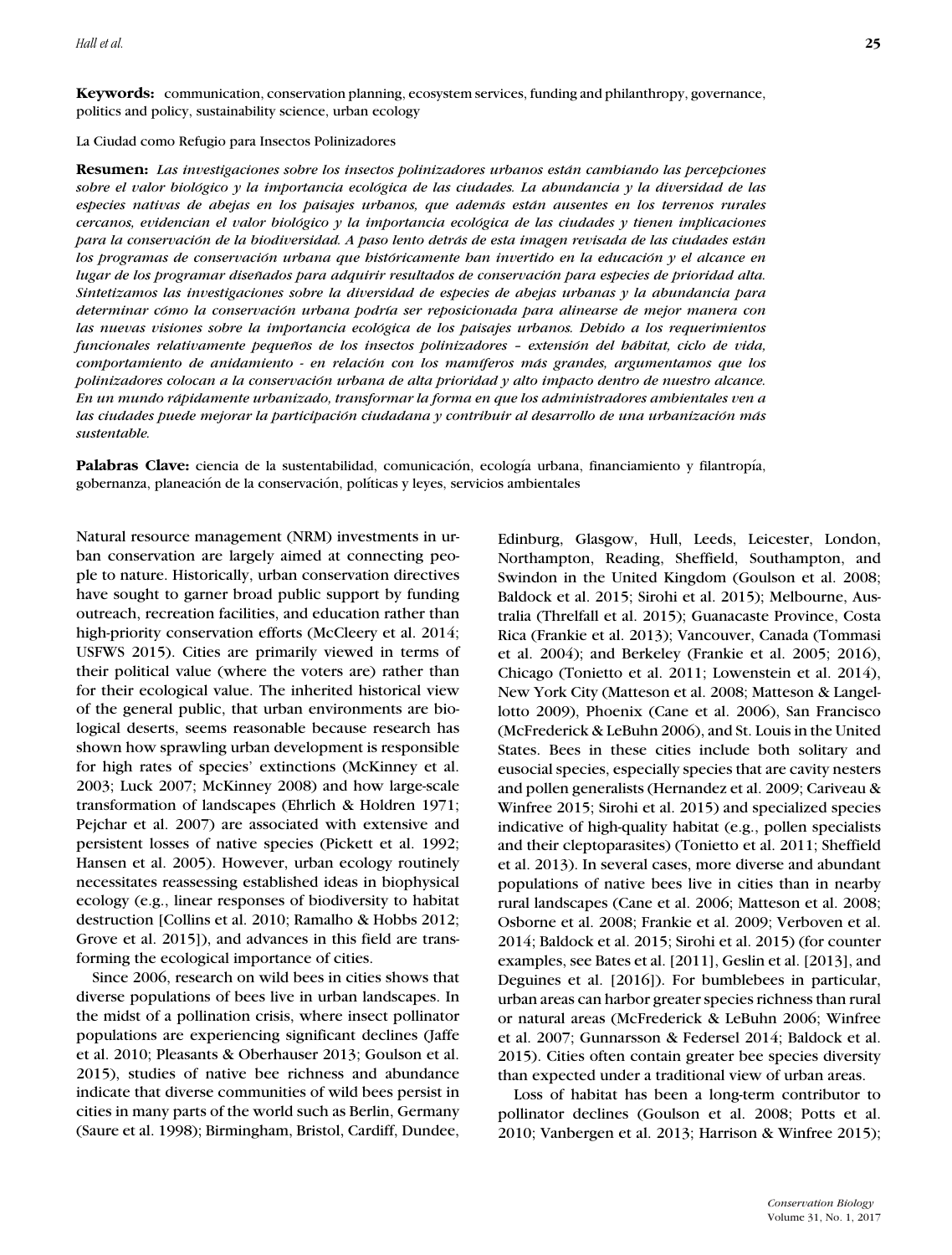technological advances in agricultural efficiencies are increasingly homogenizing farmlands (Benton et al. 2003). Increasing losses of natural areas to farming expansion and transition of traditional agricultural lands to those less hospitable to pollinators (e.g., monoculture commodity crops or indoor livestock operations) mean there is less floral forage over shorter periods (Ollerton et al. 2014; Scheper et al. 2014). Habitat loss and homogenization, innovations in systemic pesticides and herbicides (chemicals applied to seed, absorbed by plants, and circulated throughout), and greater efficiency of chemical application have negatively affected wild pollinator populations in rural areas (Whitehorn et al. 2012; Simon-Delso et al. 2014; Goulson et al. 2015; van der Sluijs et al. 2015). Although the protection and restoration of undeveloped lands are important for conservation of wild pollinators and serve an obvious role in pollinator health (species diversity and abundance), urban landscapes must not be overlooked as habitat for pollinators. Surrounded by increasingly less hospitable rural and suburban landscapes, the city, with its variety of forage and nesting sites, can become a refuge for insect pollinators.

Advances in pollinator conservation in rural landscapes are proliferating across governance scales (President's Task Force Strategy on Pollinator Health of 2015, Xerces Society, Pollinator Partnership, Intergovernmental Platform on Biodiversity & Ecosystem Services review, National Pollinator Strategy for England 2015; All-Ireland Pollinator Plan; Wales Pollinator Action Plan, and others), but only a few governments are targeting urban landscapes and funding such efforts (Natural Environment Research Council, Welsh Action Plan for Pollinators, Living with Environmental Change Partnership; Urban Pollinators Project). As urban ecology advances the science of ecology, the role of NRM agencies should similarly update their understanding of the role of cities in landscape-scale conservation (IPBES 2016). Engaging city planners and residents in enhancing habitat of insect pollinators is a legitimate conservation practice and has well-understood educational value. Implementing relevant programs requires collaborations and programing that change the view of cities as biological deserts to one of cities as valuable habitat for declining insect species.

This shift in perspective offers direct conservation benefits across a diversity of pollinator populations (cf. Kleijn et al. 2015) and provides ecosystem services for humans (e.g., pollination of vegetables and fruit and cultural services associated with an interest in natural history [e.g., Peterson et al. 2010]), plants (e.g., increased reproductive success), and animals (prey for species from higher trophic levels such as birds). Furthermore, improving the wild pollinator populations in urban areas may also improve species richness and abundance in nearby agricultural lands via a spillover effect (Goulson et al. 2010), although the relative importance of cites as sources or sinks for pollinators is largely unknown (Gill et al. 2016).

Intensifying conservation efforts for urban insect pollinators constitutes an opportunity for meaningful urban conservation—conservation that moves beyond traditional education and recreation programing toward programing with cascading benefits throughout rural and urban landscapes. Matching conservation planning to the ecological complexity of cities benefits NRM agencies because it provides more direct connections to their constituency in population centers (Sanderson & Huron 2011). Conservation *for* the city garners an audience for agencies' other conservation efforts and likely, favor at the ballot box.

Pollinators put high-priority and high-impact urban conservation within reach. The relatively small spatial and temporal scales of insect pollinators in terms of functional ecology (for example, habitat range, life cycle, and nesting behavior compared with larger mammals) offer opportunities for small actions to yield large benefits for pollinator health. The approach for improving the habitat value within urban areas is relatively simple and easily understood by urban residents. Several analyses and metaanalyses of urban insect pollinators show the consistent variable correlated with pollinator health is forage (i.e., the presence of flowers) (Bates et al. 2011; Hennig & Ghazoul 2012; Cariveau & Winfree 2015). These findings extend to forage species planted on urban vacant lands (Gardiner et al 2013), and these plantings have similar effects on specialist and generalist insect pollinators (Williams et al. 2010). Urban residential spaces play a role in pollinator abundance and diversity. Thus, individual decisions concerning yard management can affect conservation of threatened and endangered species (Goddard et al. 2010; Shwartz et al. 2013).

The city as refuge for insect pollinators opens many potential areas of research. Inventorying and monitoring is an essential practice to validate, improve, and communicate results of conservation efforts among partners and taxonomic experts. Understanding what works well in various locations engenders transferable practices that could aid decision makers across multiple scales of governance. More research is needed to evaluate the effectiveness of pollinator seed mixes (Garbuzov & Ratnieks 2014). However, bees and other insect pollinators benefit from both native and nonnative plants (e.g., Matteson & Langellotto 2011; Hanley et al. 2014; Pardee & Philpott 2014; da Silva Mouga et al. 2015), although for managerial purposes natives are preferred (Williams et al. 2011). Other underexplored topics include social dimensions of self-organizing neighbors who transform lawns (and their affiliated cultural models) to attract bees and butterflies for conservation (van Heezik et al. 2012) and the effectiveness of different citizen conservation activities (Asah & Blahna 2013). Legal, political, and institutional questions regarding public land use, planting decisions, institutional policies, organizational norms, and municipal ordinances that affect actors'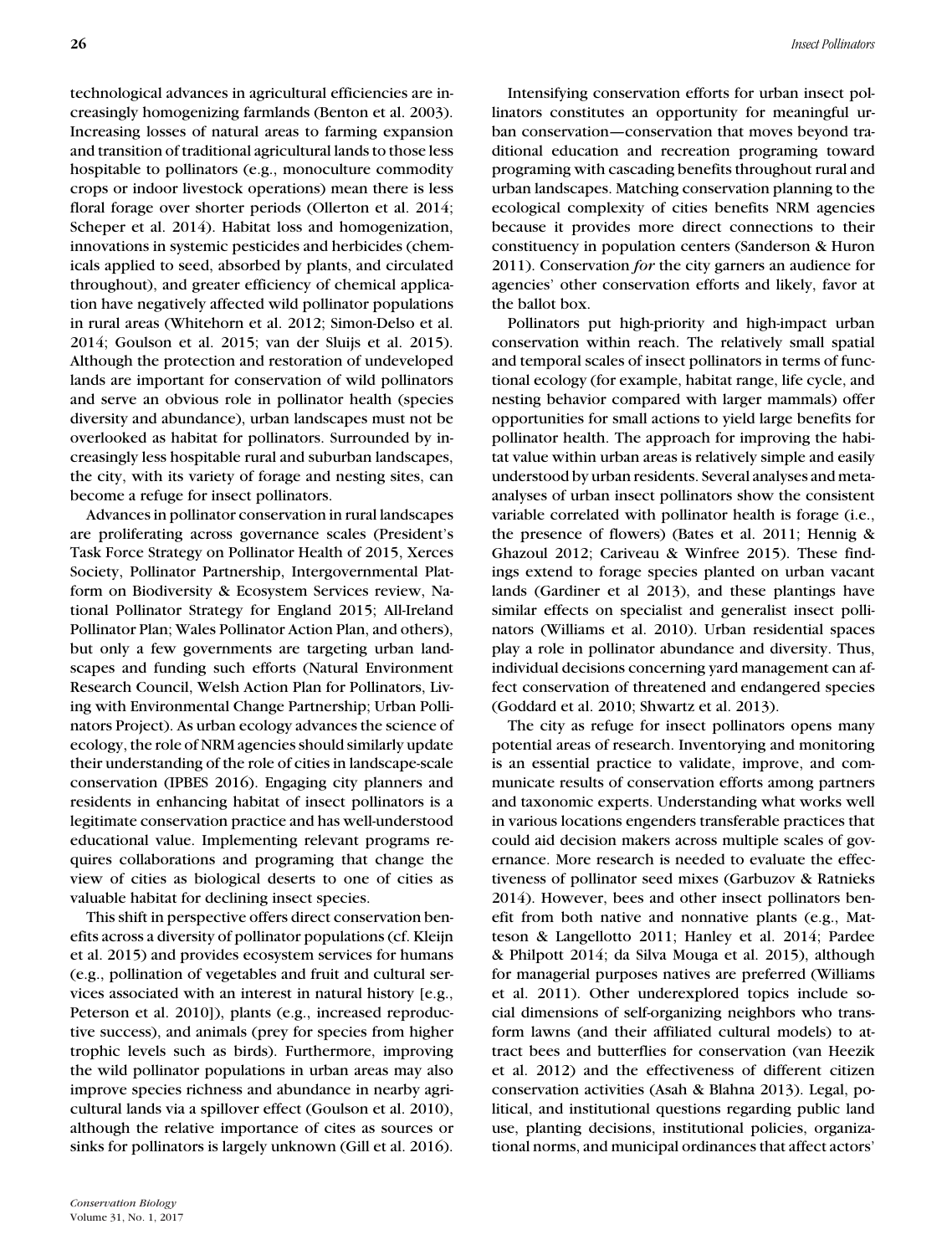capacities to increase pollinator habitat also require further investigation.

Cities offer several advantages for exploring conservation practices, such as a lack of agriculture pesticides (Larson et al. 2013; Muratet & Fontaine 2015) (although home- and horticultural use of pesticides may be widespread) and few large herbivores (e.g., deer), factors that allow some sensitive plants to be grown. Restoration work is fostered by relevant institutions, resources (e.g., museum collections), expert personnel (e.g., staff at botanical gardens), and volunteers who can install and maintain restoration plantings. Many of these urban resources are absent in rural areas. Cities also have concentrations of philanthropic donors, funding resources, and development specialists who can mobilize resources for conservation projects.

Coupling insect-pollinator habitat enhancement with species monitoring is one of the goals of the long-term wild bee monitoring being conducted in Chicago, Illinois, Detroit, Michigan, and St. Louis, Missouri (U.S.A.) (Tonietto et al. 2011; Burr et al. 2016). These projects are exploring social and cultural drivers of wild bee diversity and abundance in green spaces across these cities. An increase in bee diversity in St. Louis seems to be associated with human population density and income. For example, bee diversity is higher in lowincome neighborhoods with low population densities than in more densely populated high-income neighborhoods (Tonietto et al. 2011; Lowenstein et al. 2014). Low-income, less-populated areas contain more vacant lots and abandoned and crumbling infrastructure. Residential pesticide use is lower in low-income neighborhoods than in higher income areas (Cook et al. 2012). More research is needed to determine the relationships between bee diversity and patterns of residential land use across shrinking and growing cities. Partnerships among city planners, conservation scientists, and policy makers targeting pollinator conservation can improve local food security and community development. Improving global pollinator species diversity and abundance across landscapes requires attending to populations of urban pollinators.

Research on urban insect pollinators is changing how the biological value and ecological importance of cities is viewed. Conservation must be repositioned within this unfolding image of the city. Rather than treating urban conservation as solely outreach and education aimed to improve political capital, NRM agencies can develop programing that improves natural capital thereby engaging urban citizens in improving the quality of life for threatened species in cities. It is estimated that by 2050, 67% of the world's population will live in cities (United Nations 2014); much of these city landscapes have yet to be built (Grove et al. 2015). Attending to the needs of insect pollinators in conjunction with a suite of other conservation measures (e.g., green-infrastructure and environmental quality-of-life provision and climatechange mitigation) can inform current and future generations how to urbanize sustainably. To do so, requires an ecological understanding of the city and a requisite conservation that fits the city: conservation *for* the city.

## **Acknowledgments**

We acknowledge E. Main, L. Mata, and the anonymous reviewers.

## **Literature Cited**

- Asah ST, Blahna DJ. 2013. Practical implications of understanding the influence of motivations on commitment to voluntary urban conservation stewardship. Conservation Biology **27:**866–875.
- Baldock KCR, et al. 2015. Where is the UK's pollinator biodiversity? The importance of urban areas for flower-visiting insects. Proceedings of the Royal Society of London B: Biological Sciences **282** DOI: [10.1098/rspb.2014.2849.](https://doi.org/10.1098/rspb.2014.2849)
- Bates AJ, Sadler JP, Fairbrass AJ, Falk SJ, Hale JD, Matthews TJ. 2011. Changing bee and hoverfly pollinator assemblages along an urbanrural gradient. PLOS ONE **6** (e23459) DOI: [http://dx.doi.org/10.](http://dx.doi.org/10.1371/journal.pone.0023459) [1371/journal.pone.0023459.](http://dx.doi.org/10.1371/journal.pone.0023459)
- Benton TG, Vickery JA, Wilson JD. 2003. Farmland biodiversity: Is habitat heterogeneity the key? Trends in Ecology & Evolution **18:**182– 188.
- Burr A, Schaeg N, Muñiz P, Camilo GR, Hall DM. 2016. Wild bees in the city: reimagining urban spaces for native bee health. Consilience: The Journal of Sustainable Development **16:**96–121.
- Cane JH, Minckley RL, Kervin LJ, Roulston TAH, Williams NM. 2006. Complex responses within a desert bee guild (Hymenoptera: Apiformes) to urban habitat fragmentation. Ecological Applications **16:**632–644.
- Cariveau D, Winfree R. 2015. Causes of variation in wild bee responses to anthropogenic drivers. Current Opinion in Insect Science **10:**104–109.
- Collins SL, et al. 2010. An integrated conceptual framework for longterm social-ecological research. Frontiers in Ecology and the Environment **9:**351–357.
- Cook EM, Hall SJ, Larson KL. 2012. Residential landscapes as socialecological systems: a synthesis of multi-scalar interactions between people and their home environment. Urban Ecosystems **15:** 19–52.
- da Silva Mouga DMD, Feretti V, de Sena JC, Warkentin M, dos Santos AKG, Ribeiro CL. 2015. Ornamental bee plants as foraging resources for urban bees in Southern Brazil. Agricultural Sciences **6:** 365–381.
- Deguines N, Julliard R, Flores M, Fontaine C. 2016. Functional homogenization of flower visitor communities with urbanization. Ecology and Evolution **6:**1967–1976.
- Ehrlich PR, Holdren JP. 1971. Impact of population growth. Science **171:**1212–1217.
- Frankie GW, Guerrero SL, Pawelek JC, Thorp R, Schindler M, Coville RE, Rizzaesi MA, Guinon M. 2016. Bees, flowers, and people in urban–agricultural–wildland interfaces. Transactions of the North American Wildlife and Natural Resources Management Conference **80:**1–9.
- Frankie GW, Thorp RW, Schindler M, Hernandez J, Ertter B, Rizzardi M. 2005. Ecological patterns of bees and their host ornamental flowers in two northern California cities. Journal of the Kansas Entomological Society **78:**227–246.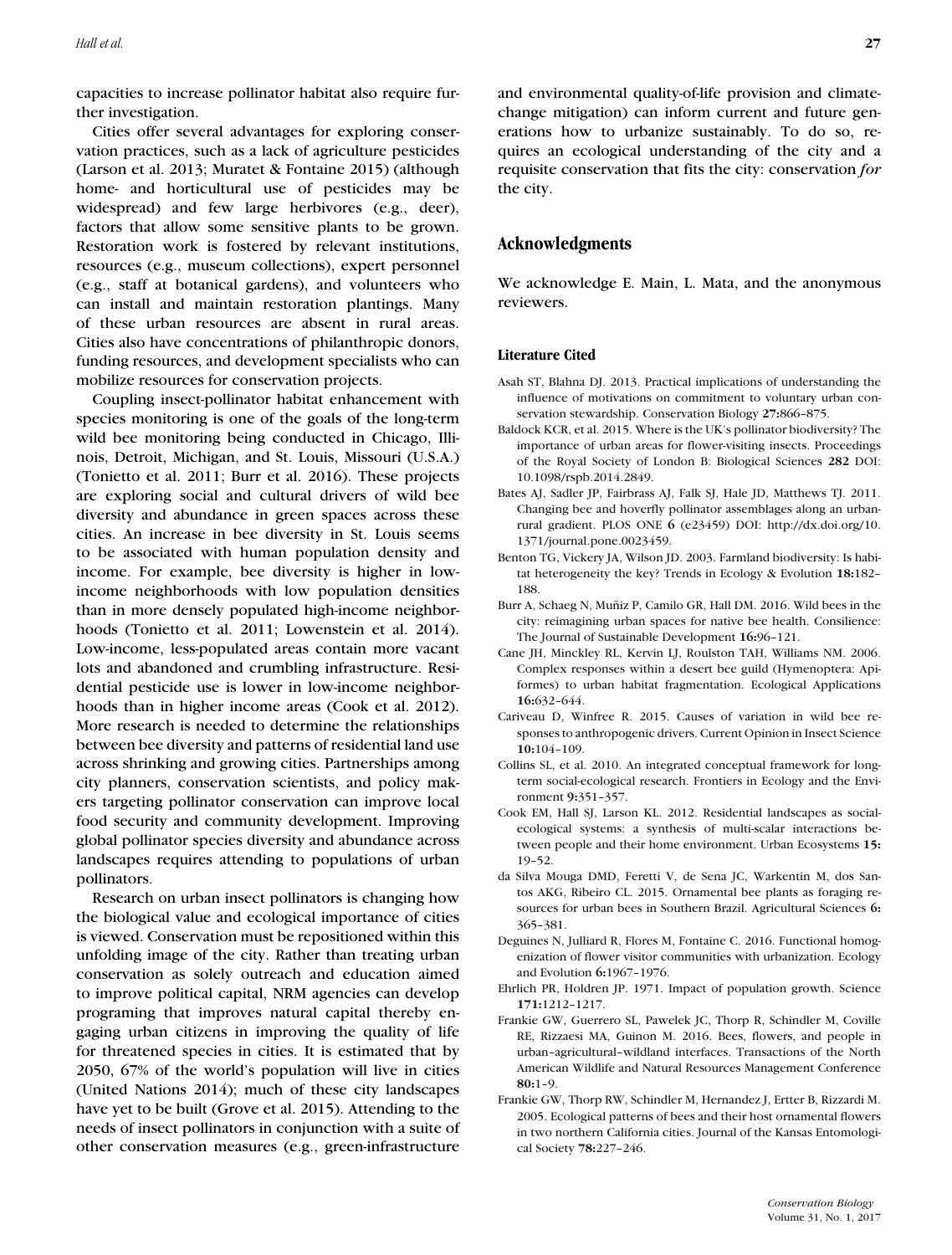- Frankie GW, Thorpe RW, Hernandez J, Rizzardi M, Ertter B, Pawelek JC, Witt SL, Schindler M, Coville R, Wojick VA. 2009. Native bees are a rich natural resource in urban California gardens. California Agriculture **63:**113–120.
- Frankie GW, Vinson SB, Rizzardi MA, Griswold TL, Coville RE, Grayum MH, Martinez LES, Foltz-Sweat J, Pawelek JC. 2013. Relationships of bees to host ornamental and weedy flowers in urban northwestern Guanacaste Province, Costa Rica. Journal of Kansas Entomological Society **86:**325–351.
- Garbuzov M, Ratnieks FL. 2014. Listmania: the strengths and weaknesses of lists of garden plants to help pollinators. BioScience **64:**1019–1026.
- Gardiner MM, Burkman CE, Prajzner SP. 2013. The value of urban vacant land to support arthropod biodiversity and ecosystem services. Environmental Entomology **42:**1123–1136.
- Geslin B, Gauzens B, Thébault E, Dajoz I. 2013. Plant pollinator networks along a gradient of urbanisation. PLOS ONE **8** (e63421) DOI: [http://dx.doi.org/10.1371/journal.pone.0063421.](http://dx.doi.org/10.1371/journal.pone.0063421)
- Gill RJ, et al. 2016. Protecting an ecosystem service: approaches to understanding and mitigating threats to wild insect pollinators. Advances in Ecological Research **54:**135–206.
- Goddard MA, Dougill AJ, Benton TG. 2010. Scaling up from gardens: biodiversity conservation in urban environments. Trends in Ecology & Evolution **25:**90–98.
- Goulson D, Lepais O, O'Connor S, Osborne JL, Sanderson RA, Cussans J, Goffe L, Darvill B. 2010. Effects of land use at a landscape scale on bumblebee nest density and survival. Journal of Applied Ecology **47:**1207–1215.
- Goulson D, Lye GC, Darvill B. 2008. Decline and conservation of bumble bees. Annual Review of Entomology **53:**191–208.
- Goulson D, Nicholls E, Botías C, Rotheray EL. 2015. Bee declines driven by combined stress from parasites, pesticides, and lack of flowers. Science **347** DOI: [10.1126/science.1255957.](https://doi.org/10.1126/science.1255957)
- Grove JM, Cadenasso ML, Pickett STA, Machlis GE, Burch Jr. WR. 2015. The Baltimore school of urban ecology: space, scale, and time for the study of cities. Yale University Press, New Haven, Connecticut.
- Gunnarsson B, Federsel LM. 2014. Bumblebees in the city: abundance, species richness and diversity in two urban habitats. Journal of Insect Conservation **18:**1185–1191.
- Hanley ME, Awbi AJ, Franco M. 2014. Going native? Flower use by bumblebees in English urban gardens. Annals of Botany **113:**799– 806.
- Hansen AJ, Knight RL, Marzluff JM, Powell S, Brown K, Gude PH, Jones K. 2005. Effects of exurban development on biodiversity: patterns, mechanisms, and research needs. Ecological Applications **15:**1893– 1905.
- Harrison T, Winfree R. 2015. Urban drivers of plant-pollinator interactions. Functional Ecology **29:**879–888.
- Hennig EI, Ghazoul J. 2012. Pollinating animals in the urban environment. Urban Ecosystems **15:**149–166.
- Hernandez JL, Frankie GW, Thorp RW. 2009. Ecology of urban bees: a review of current knowledge and directions for future study. Cities and the Environment **2:**3.
- IPBES (Intergovernmental Platform on Biodiversity and Ecosystem Services). 2016. Summary for policymakers of the assessment report of the Intergovernmental Science-Policy Platform on Biodiversity and Ecosystem Services on pollinators, pollination and food production. IPBES, Bonn, Germany.
- Jaffe R, et al. 2010. Estimating the density of honeybee colonies across their natural range to fill the gap in pollinator decline censuses. Conservation Biology **24:**583–593.
- Kleijn D, et al. 2015. Delivery of crop pollination services is an insufficient argument for wild pollinator conservation. Nature Communications **6** DOI: [10.1038/ncomms8414.](https://doi.org/10.1038/ncomms8414)
- Larson JL, Redmond CT, Potter DA. 2013. Assessing insecticide hazard to bumble bees foraging on flowering weeds in treated

lawns. PLOS ONE **8** (e66375) DOI: [http://dx.doi.org/10.1371/](http://dx.doi.org/10.1371/journal.pone.0066375) [journal.pone.0066375.](http://dx.doi.org/10.1371/journal.pone.0066375)

- Lowenstein DM, Matteson KC, Xiao I, Silva AM, Minor ES. 2014. Humans, bees, and pollination services in the city: the case of Chicago, IL (USA). Biodiversity and Conservation **23:**2857–2874.
- Luck GW. 2007. A review of the relationships between human population density and biodiversity. Biological Reviews **82:**607–645.
- Matteson KC, Ascher JS, Langellotto GA. 2008. Bee richness and abundance in New York City urban gardens. Annals of the Entomological Society of America **101:**140–150.
- Matteson KC, Langellotto GA. 2009. Bumble bee abundance in New York City community gardens: implications for urban agriculture. Cities and the Environment **2:**5.
- Matteson KC, Langellotto GA. 2011. Small scale additions of native plants fail to increase beneficial insect richness in urban gardens. Insect Conservation and Diversity **4:**89–98.
- McCleery RA, Moorman CE, Peterson MN. 2014. Urban wildlife conservation: theory and practice. Springer, New York.
- McFrederick QS, LeBuhn G. 2006. Are urban parks refuges for bumble bees *Bombus spp*. (Hymenoptera: Apidae)? Biological Conservation **129:**372–382.
- McKinney ML. 2008. Effects of urbanization on species richness: a review of plants and animals. Urban Ecosystems **11:**161–176.
- McKinney ML, Schoch RM, Yonavjak L. 2003. Environmental science: systems and solutions. Jones & Bartlett Learning, Burlington, Massachusetts.
- Muratet A, Fontaine B. 2015. Contrasting impacts of pesticides on butterflies and bumblebees in private gardens in France. Biological Conservation **182:**148–154.
- Ollerton J, Erenler H, Edwards M, Crockett R. 2014. Extinctions of aculeate pollinators in Britain and the role of large-scale agricultural changes. Science **346:**1360–1362.
- Osborne JL, Martin AP, Shortall CR, Todd AD, Goulson D, Knight ME, Hale RJ, Sanderson RA. 2008. Quantifying and comparing bumblebee nest densities in gardens and countryside habitats. Journal of Applied Ecology **45:**784–792.
- Pardee GL, Philpott SM. 2014. Native plants are the bee's knees: local and landscape predictors of bee richness and abundance in backyard gardens. Urban Ecosystems **17:**641–659.
- Pejchar L, Morgan PM, Caldwell MR, Palmer C, Daily GC. 2007. Evaluating the potential for conservation development: biophysical, economic, and institutional perspectives. Conservation Biology **21:**69– 78.
- Peterson MJ, Hall DM, Feldpausch AM, Peterson TR. 2010. Obscuring ecosystem function with application of the ecosystem services concept. Conservation Biology **24:**113–119.
- Pickett STA, Parker VT, Fiedler PL. 1992. The new paradigm in ecology: implications for conservation biology above the species level. Pages 65–68 in Fielder PL, Jain SK, editors. Conservation biology: the theory and practice of nature conservation preservation and management. Springer, New York, New York.
- Pleasants JM, Oberhauser KS. 2013. Milkweed loss in agricultural fields because of herbicide use: effect on the monarch butterfly population. Insect Conservation and Diversity **6:**135–144.
- Potts SG, Biesmeijer JC, Kremen C, Neumann P, Schweiger O, Kunin WE. 2010. Global pollinator declines: trends, impacts and drivers. Trends in Ecology & Evolution **25:**345–353.
- Ramalho CE, Hobbs RJ. 2012. Time for a change: dynamic urban ecology. Trends in Ecology & Evolution **27:**179–188.
- Sanderson EW, Huron A. 2011. Conservation in the city. Conservation Biology **25:**421–423.
- Saure C, Burger F, Dathe HH. 1998. Die Bienenarten von Brandenburg und Berlin (Hym. Apidae). Entomologische Nachrichten und Berichte **42:**155–166.
- Scheper J, Reemer M, van Kats R, Ozinga WA, van der Linden GTJ, Schaminée JHJ, Siepel H, Kleijn D. 2014. Museum specimens reveal